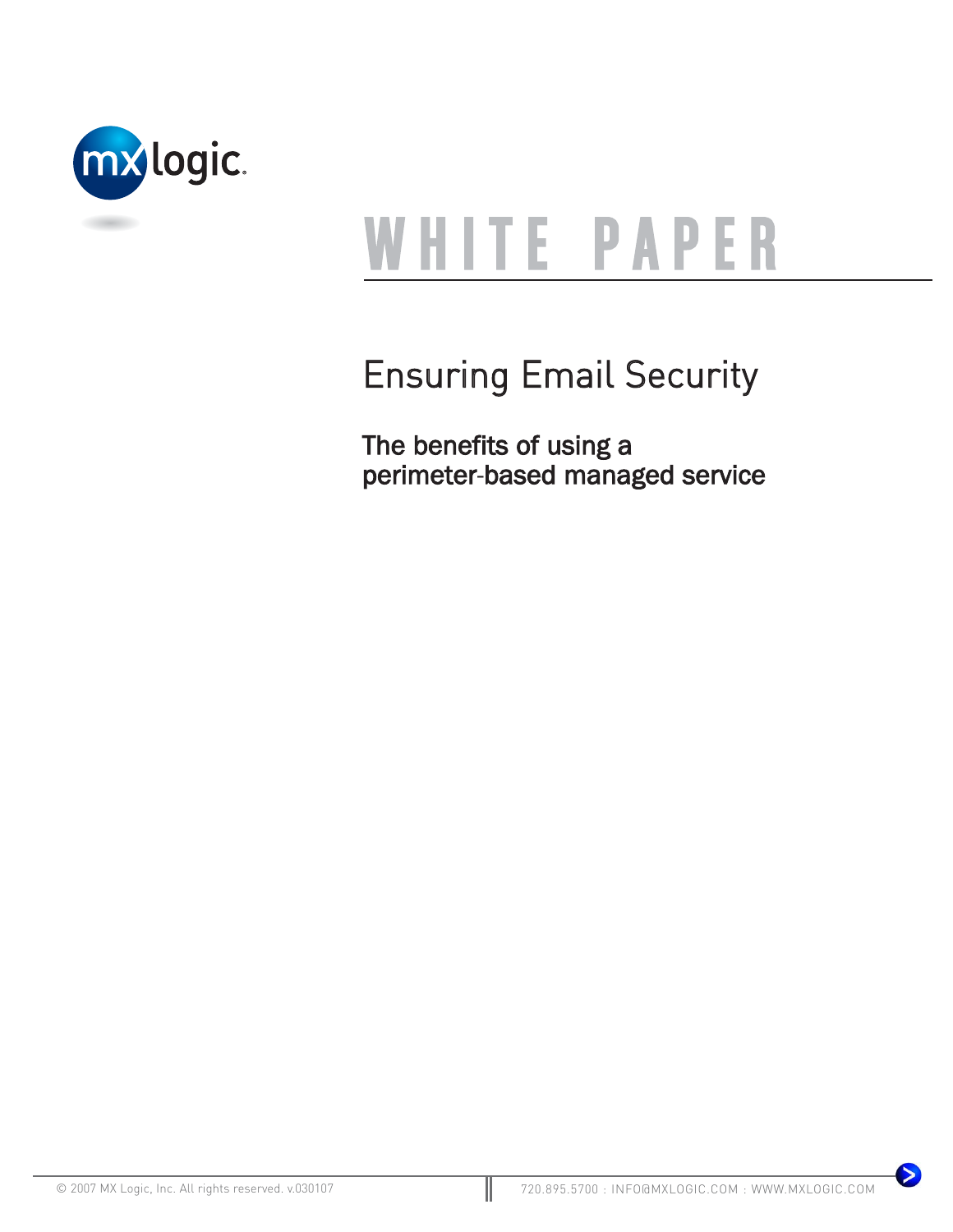

## Executive Overview

With unsolicited email costing businesses millions in wasted employee resources and productivity, and acting as the carrier for a host of potential security woes, spam and blended email threats are among the biggest problems facing enterprises today. Not only have spam and viruses taken their toll on business networks, but fraud and phishing scams, designed to hijack financial and personal consumer information from the Internet, have become so prevalent and damaging that government regulations now require financial and healthcare industries to integrate high levels of online security to protect transactions and keep confidential information secure. And, the growing concern to keep business email safe is putting extreme pressure on IT managers and business leaders to seek out and implement email defense solutions that are effective and economical.

There are hundreds of anti-spam and anti-virus companies in the market selling products and services designed to defend against unwanted email – solutions in the form of software, appliances and managed services. Managed filtering services, along with being convenient and economical, are also extremely effective in keeping threats outside the network. Most managed email defense services are designed to block email threats before they can harm the internal network – filtering email outside the enterprise network and removing or blocking viruses, spam, and unwanted content before they can pass through the enterprise firewall and harm the internal messaging system and network.

While there are some who still express concerns around the security and confidentiality of email traffic being filtered by a managed service provider, more and more organizations are turning to these providers for network protection. In fact, all types of enterprises use managed services to filter email, from the Fortune 500 to small, five to ten person companies.

This white paper will review the fundamentals of email security, including filtering methods, and demonstrate how businesses can increase network security using a managed service specifically designed to filter email threats at the network perimeter.

All types of enterprises use managed services to filter email, from the Fortune 500 to small, five to ten person companies.

This white paper will review the fundamentals of email security, including filtering methods, and demonstrate how businesses can increase network security using a managed service specifically designed to filter email threats at the network perimeter.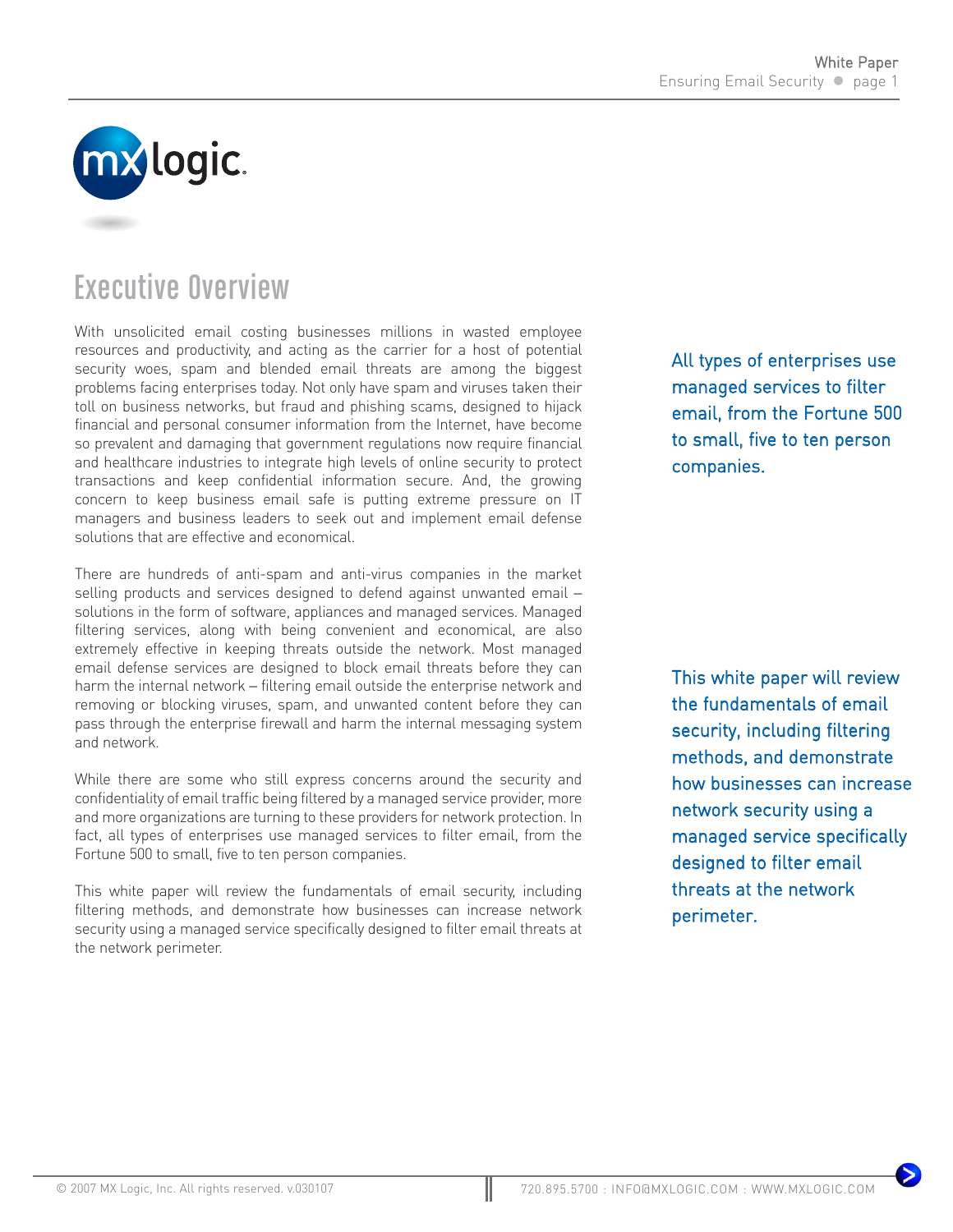

# Email: The Basics

While it is one of the Internet's oldest applications and has become the foundation of the majority of today's business communications, most users don't understand the fundamentals of email. Virtually all email account holders know how to send, open, receive, and reply to messages, but few really understand the journey an email message must take before it reaches its final destination, which is likely why so few people understand the potential risks involved in communicating via email. In order to gain insight into the security of email filtering solutions, it's important to review how email travels through the Internet.

#### Sending email

Fundamentally, sending an email message is like sending a postcard through regular U.S. mail. An email message, like a postcard, must first be composed using a Mail User Agent (MUA) like Microsoft® Outlook. The MUA will then send the email via a Message Transfer Agent (MTA) like Microsoft® Exchange - a program that usually resides on email servers and transfers email messages between other MTAs. All MTAs rely on the Simple Mail Transport Protocol (SMTP). The SMTP, as a protocol, provides the rules that enable email servers to locate each other across the Internet, and then transmit messages between them.

#### Sorting the email

In the same way that postal mail is sorted first by ZIP code, email messages are sorted by domain. Each domain name maps to a unique Web address, called an Internet Protocol (IP) address, which is a string of numbers that servers use to route messages. These relationships are stored in the Domain Name Registry. When the SMTP server receives a message, it compares the domain to the registry to determine what IP address to send the message to. Once it determines the proper server, the SMTP server sends the email message on its way.

#### Delivering the email

Depending on the location of the destination server, the original SMTP server may not actually make the final delivery – often with messages being handed off several times to other servers along the way. The originating server identifies the domain and passes the message to another server. This process is repeated until the correct server is finally reached. The server that finally receives the email is generally a post office protocol (POP) server. Once a message reaches

Fundamentally, sending an email message is like sending a postcard through regular U.S. mail.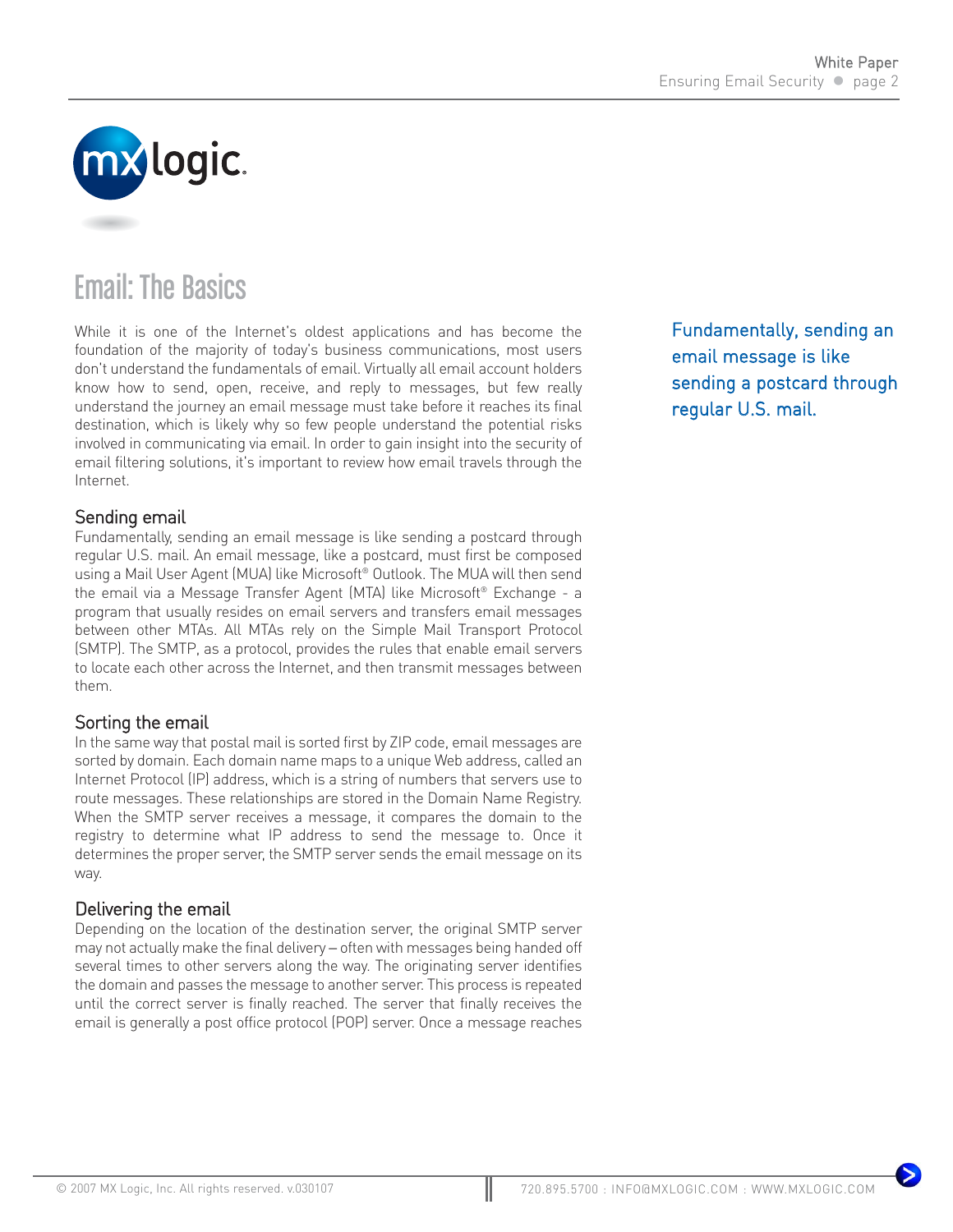

the appropriate domain server, it is funneled into the correct POP account and stored until the user logs in and checks for mail. At this time, the email program connects to the ISP's POP server and retrieves the email in the account. The entire journey, with its numerous hops and alternative routes, may take only a matter of seconds.

# Email Vulnerability and Security

From a security standpoint, a postcard can be read by anyone on its way through the postal system before its delivery to the intended recipient. Whether the postcard is read by a postal worker, someone receiving it by accident, or someone who has intercepted the mail, the act requires considerable effort and criminal intent. And, if someone were trying to read a specific postcard, they would have to search through millions or even billions of pieces of mail to find it.

An email message is very similar to the traditional, open-faced postcard. On its journey from sender to recipient, email traverses the public Internet and can be read by anyone who has the right technology and messaging knowledge – and who knows exactly what email messages they are seeking.

#### Interception is possible

With SMTP, an open-recipient based protocol, the receiving MTA has no choice but to accept all email sent to it. Because the SMTP looks for the easiest delivery path, emails are subject to queuing on unknown MTAs – traveling on unspecified routes to their final destination with interception possible at any point along the way.

It is the inherent vulnerability of SMTP gateways that makes networks so susceptible to email-borne threats. With this process, all SMTP-compliant emails, malicious or not, are generally guaranteed to be accepted, unless protective measures have been put in place.

#### Protection at the network

With 578 million email users in the world, network security organizations are developing solutions to keep business networks protected from the insecurity of email. Today, there are three main ways to deploy email security inside an enterprise. A business can purchase software and install it on its servers or desktops, buy an appliance and install it at the network, or integrate a managed service at the network perimeter and route all email through it. The managed

It is the inherent vulnerability of SMTP gateways that makes networks so susceptible to email-borne threats.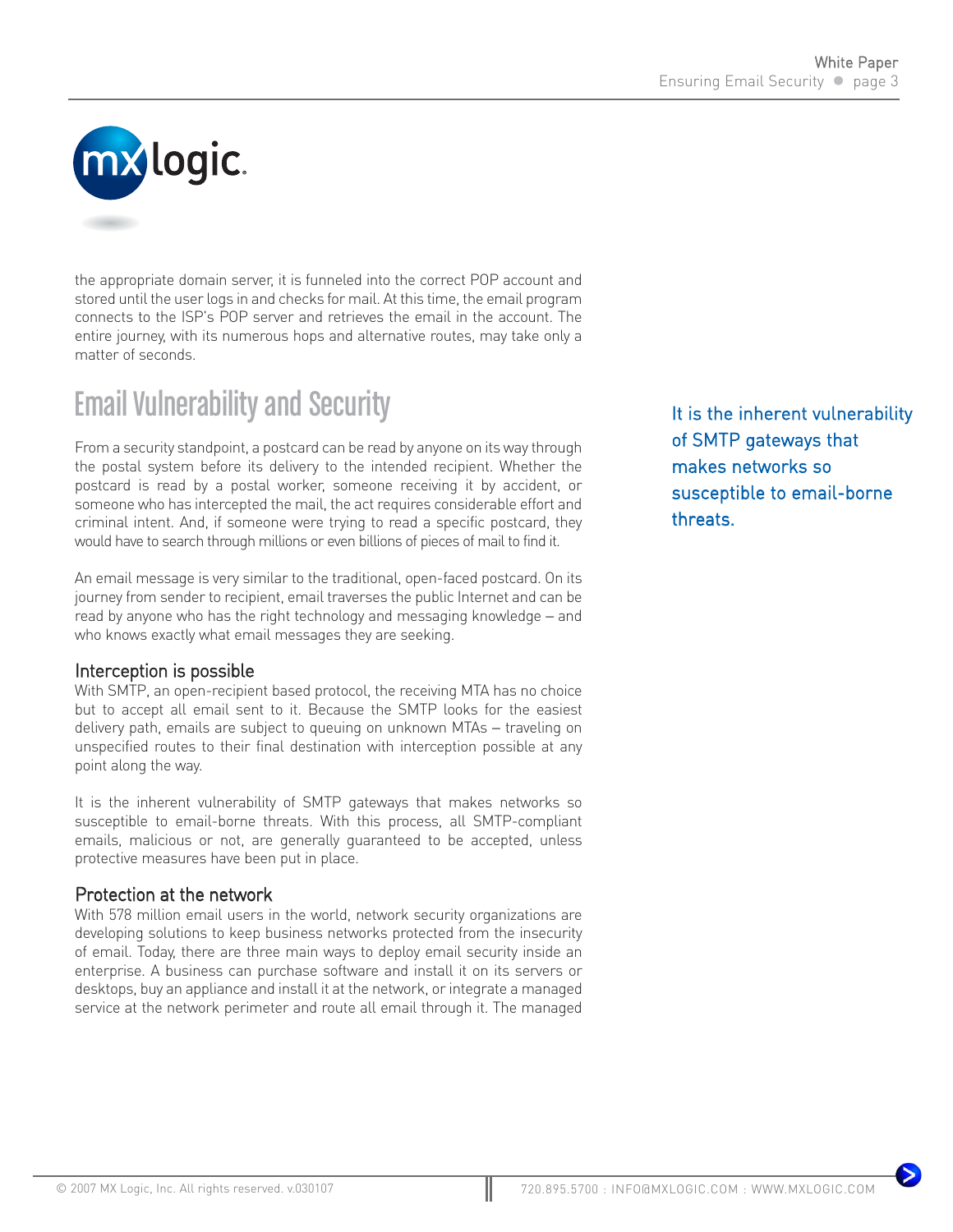

service is becoming the most viable solution, especially with the shifting tactics used by spammers. Because it intervenes directly in the constant flow of email traffic, a managed service can filter out email-borne threats before they reach the business network.

There is, however, a means of combining a number of these solutions into one coordinated spam-fighting solution controlled by a single interface. Only as a managed service can multiple spam control solutions be incorporated into a unified spam control system using a single interface. MX Logic® has created exactly this sort of solution in its Stacked Classification Framework®.

# Managed Services: Protecting the Network

Most managed services are built around perimeter protection − filtering email outside the enterprise network and removing or blocking viruses, spam, and unwanted content before they can pass through the enterprise firewall and harm a business' internal messaging system and network.

#### MX record redirection

Optimal managed services work without a business having to make any infrastructure changes. Most managed service providers require that the business customer simply redirect its MX record to their servers. MX records are entries in a domain name database that identify the mail server responsible for handling email for that domain. In other words, the MX record is like an organization's primary postal address, to which all of its mail is sent. All email would then flow into the managed service's servers and be scanned and filtered before being sent on, or quarantined according to set policies.

Using the same MX record redirection, some managed email defense providers also have the capability to complete outbound filtering to ensure that email messages being sent from the corporate network are appropriate and free of viruses and worms.

#### Quarantining is possible

With MX Logic's managed service, customers can choose to have any messages, which are identified as spam or infected with viruses, stored in a safe, external quarantine area, accessible only by messaging administrators. A managed service that provides the option to quarantine suspect messages

Optimal managed services work without a business having to make any infrastructure changes.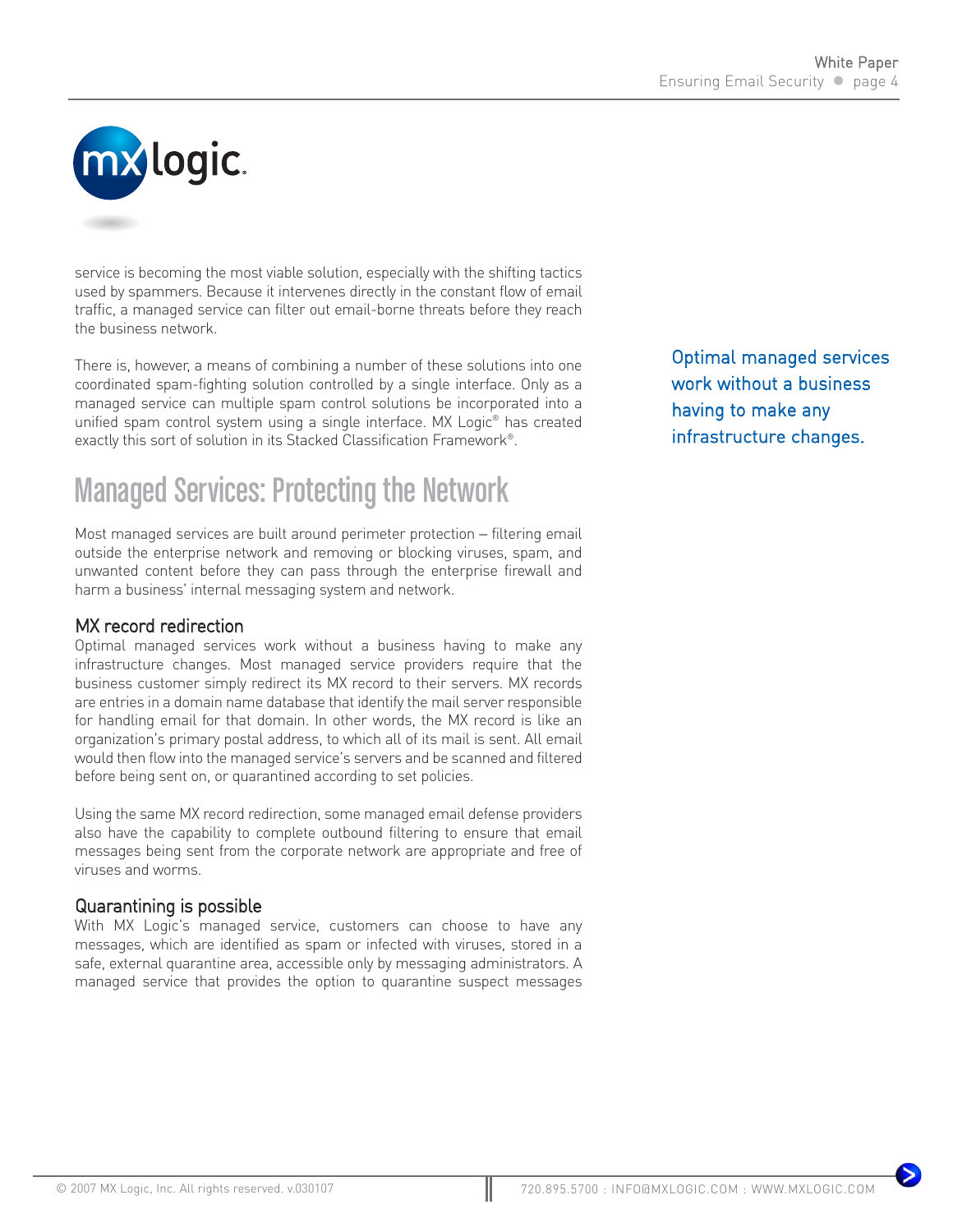

helps businesses reduce network bandwidth utilization and unnecessary storage capacity by maintaining the quarantine outside the business network.

For the majority of small and medium-sized businesses, adopting a managed service solution offers the easiest, most cost-effective protection when compared to installing and maintaining software and appliance products directly on their own servers or desktops. In addition, the centralized nature of a managed service supports real-time systems updates, which allows for more rapid protection against new forms of spam, viruses and worms.

# Proxy-based Filtering Reduces Risk

Managed email protection and security service companies leverage two methods for filtering email: the 'proxy-based' method and the 'store-andforward' method. While both methods utilize the domain's MX record for filtering, they differ greatly with respect to email delivery performance, domainlevel vulnerability, and network security. In general, the proxy-based method does not disturb the normal flow of email nor increase the risk of message loss, while the store-and-forward method does alter the normal flow of email and increase the level of risk.

#### Real-time message filtering

Typically, the proxy-based method only results in sub-second message latency because it does not accept and store the messages in order to filter them. Instead, this proxy filtering process acts as a conduit between the email sender and recipient − filtering the message in-stream, real-time as it passes from the sender to the recipient. Because messages are never stored during the in-line filtering process, emails filtered using this method experience sub-second delivery − avoiding the latency issues from high-traffic and overburdened queues commonly experienced with the store-and-forward method.

#### No risk of delivery failure

The proxy-based filtering approach removes the risk of delivery failure due to 'network islanding.' Network islanding is the term used when the destination server identifies a message as undeliverable and the message becomes stranded between the originating server and its destination. Unlike the storeand-forward method, proxy-based filtering removes this risk by never accepting responsibility for the delivery of legitimate message traffic. If disaster strikes at the destination message server, the email will bounce back to the sender normally as mandated by the SMTP and delivered when the receiving email server is back online.

The proxy-based method does not disturb the normal flow of email nor increase the risk of message loss.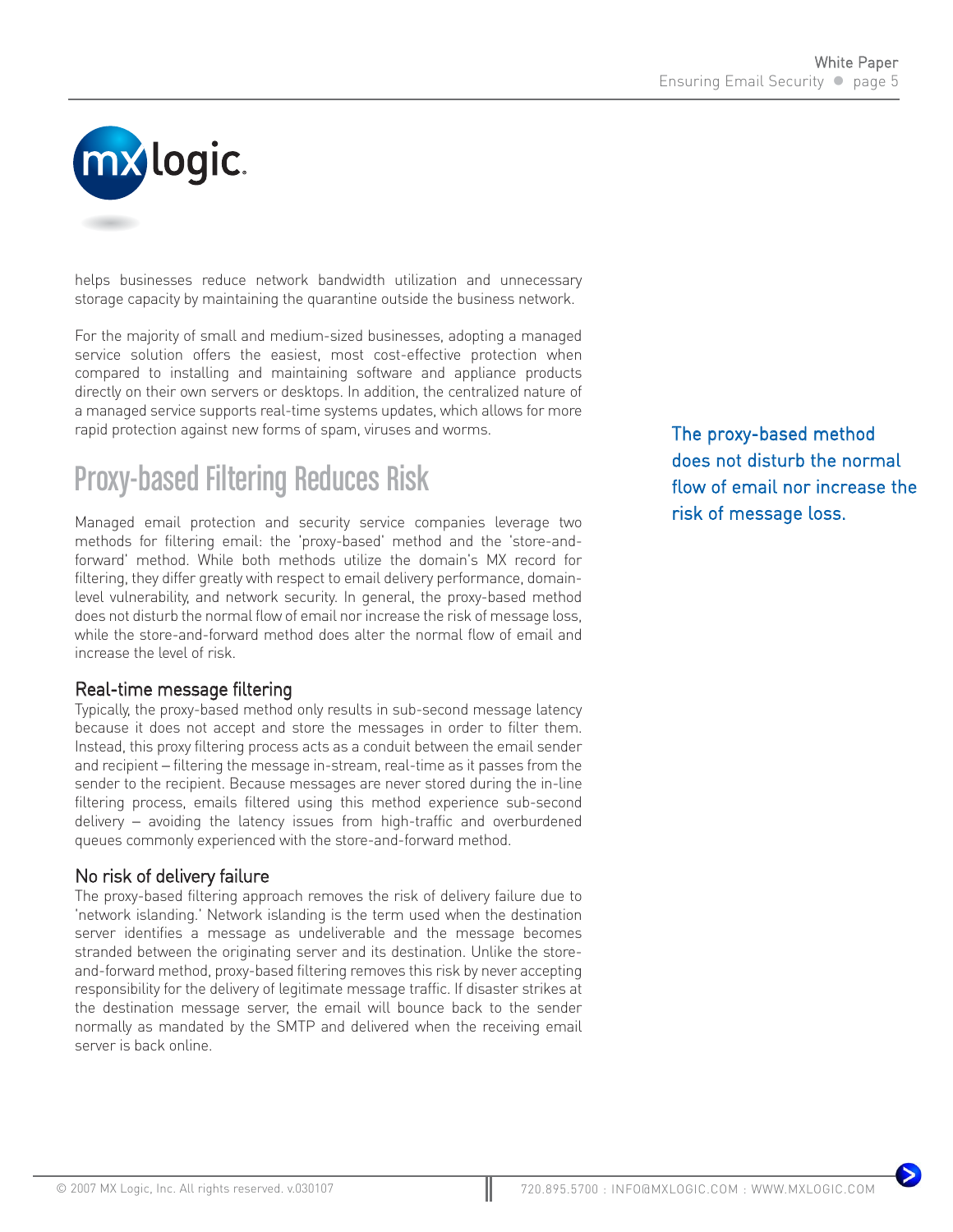

# MX Logic: Our Managed Service

It should now be evident that, although email is inherently vulnerable to risk, using a managed email defense service is the key to strengthening network security. In fact, MX Logic's managed Email Defense Service was designed to provide comprehensive filtering and security while still ensuring its customers retain complete control over their email. On average, a single email experiences 7 to 10 hops, the number of routers through which it is sent, as it travels from sender to recipient. MX Logic is just one more hop in the journey. But adding this extra hop introduces no additional insecurity to the process of sending or receiving email. In fact, while MX Logic acts like any other router in the transmission process, it actually adds layers of security to the email.

#### A secure MX record

As described earlier, employing a managed service to filter email typically requires nothing more complex than an MX record redirection. This holds true for businesses using MX Logic's managed Email Defense Service. To benefit from perimeter-based filtering, the corporate MX record must be changed so that a client's email is routed through MX Logic's filters before entering the business network.

By redirecting its MX record to point to MX Logic only, an organization adds additional security to its internal network because now all email and emailborne threats are directed to MX Logic first. By 'delisting' or hiding its MX record from the public Internet, less information is available about the company, its corporate network, and its employees – resulting in the significantly reduced potential for email infiltration by spammers and hackers.

#### The business is ultimately in control

When MX Logic is an organization's sole MX record, unsolicited email cannot be sent directly to that company or that company's employees. Additionally, using a unique MX Record masking technique, MX Logic offers added protection from denial of service attacks, directory and dictionary harvest attacks, mail bombs, and channel flooding.

Remember, however, that MX Logic never controls a customer's MX record − that's entirely up to the client organization. At any time, an organization can remove MX Logic as the primary MX record and switch back to its own.

Employing a managed service to filter email typically requires nothing more complex than an MX record redirection.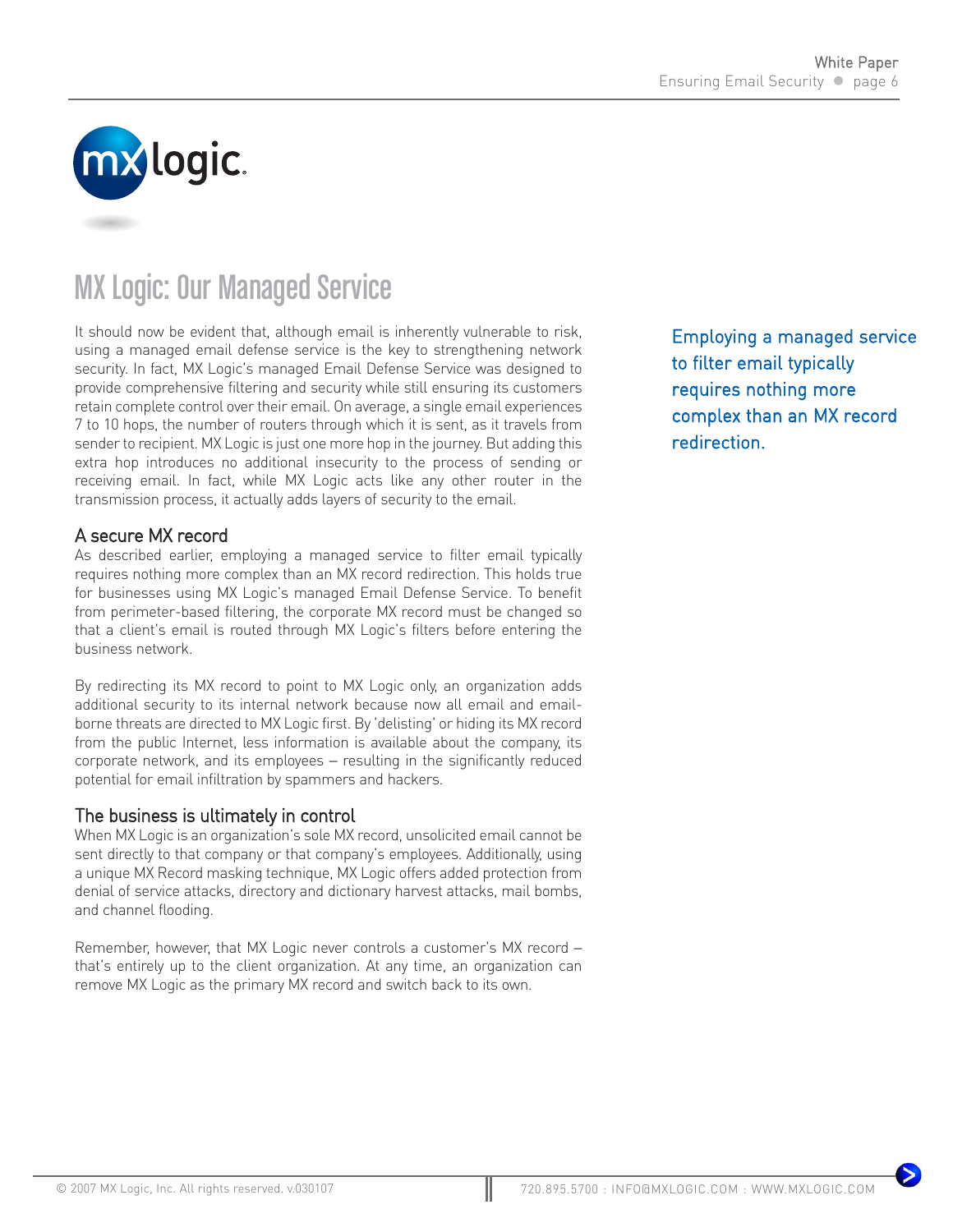

# MX Logic: A Secure Architecture

With more background about the managed service and MX Logic's perimeterbased filtering, some may question the security of email as it travels through the filtering process. Recognizing this as a legitimate business concern, MX Logic architected its email defense solutions to make unauthorized email viewing or alteration virtually impossible − even for MX Logic.

#### Proxy-based filtering streams the messages

Earlier, proxy-based filtering was described as the optimum filtering process and is used by leading managed service providers. MX Logic is one provider that is committed to increasing security and privacy by employing the proxy-based, real-time filtering method. With this method, MX Logic neither stores nor acknowledges receipt of an email message. Instead, MX Logic acts as a proxy, recognizing inbound email traffic with the SMTP and immediately opening a connection to the customer's email server. Messages are then passed through MX Logic's automated filtering layers as they are streamed into the enterprise.

MX Logic scans and filters most emails in a matter of milliseconds - providing additional assurance that email never resides on its servers long enough to be read. The only time MX Logic stores messages on behalf of its clients is when they have configured their filtering policies so that messages containing viruses, spam, or unwanted content are quarantined. Those suspect messages, however, are safely segmented with message headers stored separately from the text of the message. With this tactic, even if a particular header were somehow accessed, it would be exceptionally difficult to locate the corresponding body text of that message.

#### Store-and-forward has risks

Other managed service providers that use a store-and-forward architecture first accept email, store it on their servers, scan it, and finally send it on. If those providers ever experience outages, the messages they are storing will be lost. But because MX Logic never stores legitimate messages, if it were to experience an outage or failure all messages being sent through MX Logic simply "return" to the sending MTA to be resent at a later time. Or, if the client maintains a secondary MX record, email would be routed directly to the secondary domain.

#### MX Logic code of conduct

MX Logic employees do not have access to any client email. In fact, its operations employees have defined roles that limit any single individuals'

Because MX Logic never stores legitimate messages, if it were to experience an outage or failure all messages being sent through MX Logic simply "return" to the sending MTA to be resent at a later time.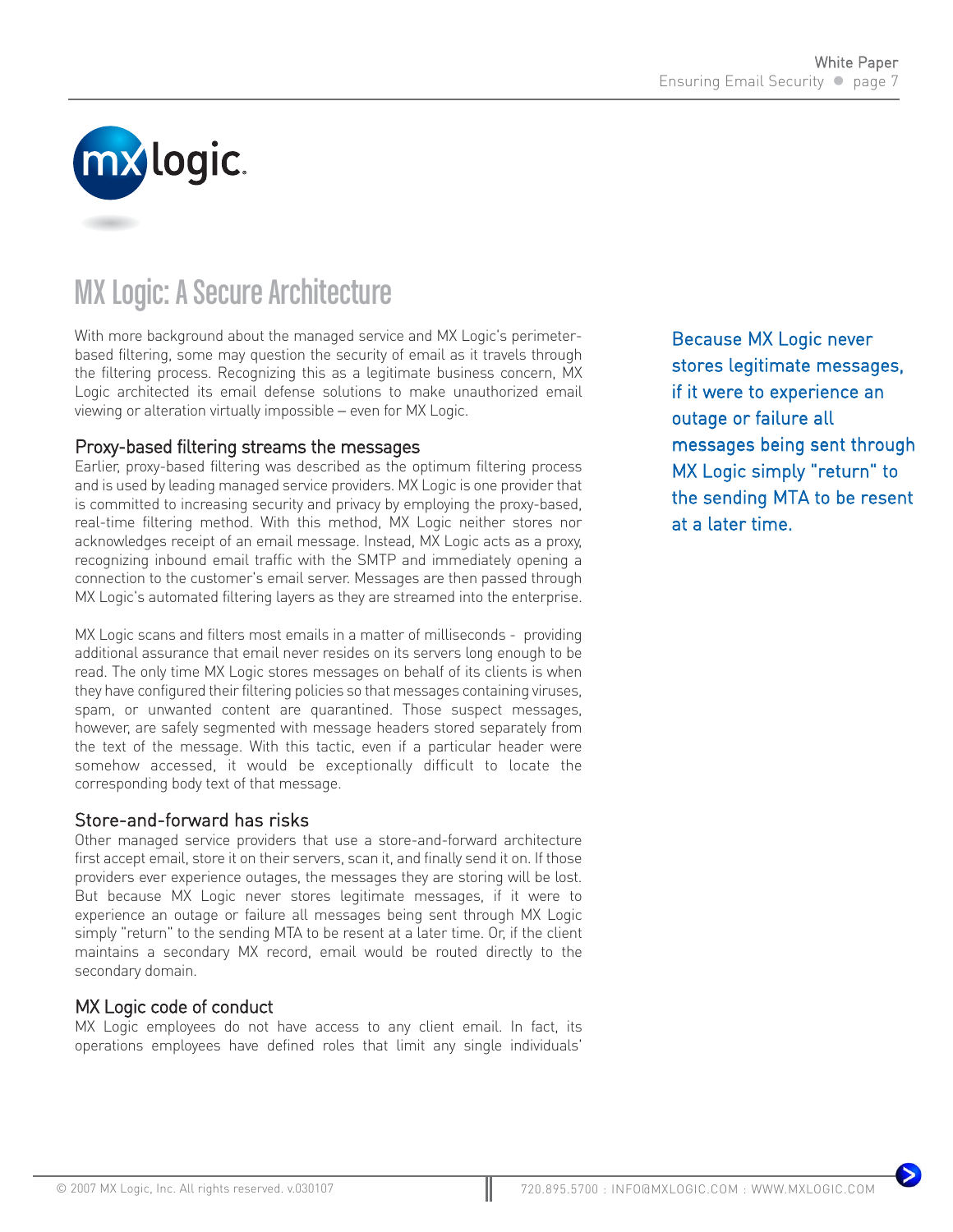

access to all components of the Email Defense Service. MX Logic's Terms and Conditions specifically state that "Email messages are processed electronically, and are not reviewed by [MX Logic's] personnel. The Company recognizes that user-specific information and the content of the emails sent to or from [the enterprise] shall be deemed confidential information." In other words, our team will not read, alter, copy, redistribute, or otherwise interfere with or observe a client's email, unless requested to do so.

#### Around-the-clock threat monitoring and protection

Most organizations, with the exception of large enterprise organizations, do not have a dedicated team of email threat specialists who monitor the global state of email around-the-clock and provide updates in real time. With MX Logic's service, however, even small businesses can afford the best protection. The MX Logic Threat Center is a sophisticated streaming data environment that monitors the global state of email for spam, viruses, worms and other email threats 24 hours a day, seven days a week.

Our Threat Center employs a dynamic defense by continuously incorporating information from its sensor network into its database and rewriting and updating its filtering rules to protect against the latest threats. In addition, with the managed service, MX Logic customers can choose to integrate a disaster recovery feature, which protects a business from message loss in the event of a customer network outage. This support, coupled with MX Logic's threat communication process that provides early notification of destructive email to the business community, is a feature unmatched by most on-premise solutions.

#### Industry-leading processing centers and availability

By utilizing leading technology and redundant message processing centers, MX Logic provides 99.99 percent service availability, although historically MX Logic's network availability has been 100 percent – levels expected from an industry leader. Our data centers provide immediate disaster recovery and high availability, and the MX Logic Network Operations Center (NOC) provides 24x7x365 operational support and automated monitoring of all service components.

Internal passwords are changed often, access to servers is highly restricted and open only to authorized personnel, firewalls restrict IP access, and all message traffic is load-balanced to ensure optimum message throughput. Our production facilities provide for carrier-grade infrastructure and our architecture design lends itself to a low-cost and highly distributed "pod" environment. Network and application monitoring provides remote operations personnel visibility into suspect or trouble alerts and alarms. Servers running MX Logic's Email Defense Service are inaccessible via the public Internet. Overall, ours is a redundant, diverse, and secure service.

With MX Logic's service, now small businesses can afford the best protection.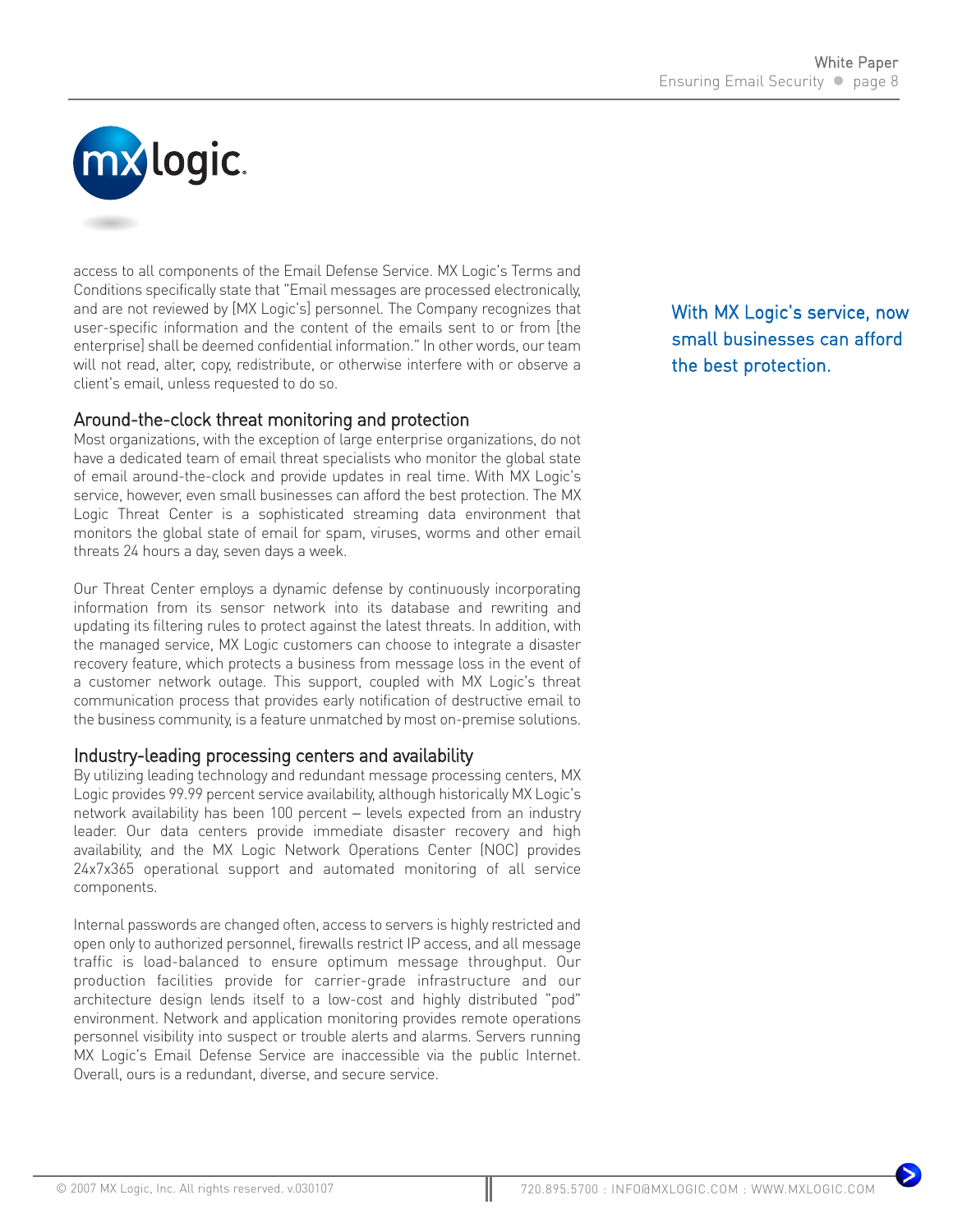

# Messaging Security Experts

Since the early 1990s, the founders of MX Logic have been committed to finding solutions that minimize the increasing risks associated with email and increase the security and privacy of messaging as a whole. In fact, these industry experts introduced the first web-based email service to the Internet in 1995 and in 1996 released the first commercial-managed messaging service, which they grew to over 30 million customers supporting 60 million messages a day. They established MX Logic in April 2002 and later that year launched its flagship Email Defense Service, designed to protect businesses of all sizes against email attacks including spam, viruses, worms, unwanted content and email flooding.

MX Logic's focus on innovation led to the launch of several industry-firsts, including being the first managed service provider to leverage Bayesian Statistical Classification, provide spam beacon blocking, offer quarantine management via email, and provide corporate-level quarantine release reports. With three levels of defense to choose from and around-the-clock protection at every level, businesses, service providers and channel partners can easily and proactively manage email security at the network perimeter.

# **Summary**

The Internet is, by definition, a global network connecting millions of computers with more than 100 countries linked into exchanges of data, news and opinions. Its structure and design is intended for public use – making secure and private electronic messaging nearly impossible. Internet service providers, and the many routers through which email passes en route to its destination, create any number of opportunities for exposure and risk.

Using MX Logic's services, an organization's email traffic experiences one additional hop on the Internet journey. Flowing through this additional router, however, does not pose increased security risks to email. In fact, with MX Logic's architecture, the business email network is actually protected by additional layers of security. Businesses can also feel confident that email messages traveling into MX Logic are kept safe and confidential because MX Logic never stores email, unless an organization requests suspect messages (e.g. viruses, spam, etc.) be quarantined. Filtering usually takes less than a second, so messages experience no functional latency and stream too quickly to be read or viewed in the process. And, MX Logic's Email Defense Service enables users to activate, configure, and control the service – an inherent part of fostering business email security.

Email-based threats are innumerable and constant: spamming continues unabated, new computer viruses are constantly released, and each workday brings new waves of emails with unwanted content and attachments.